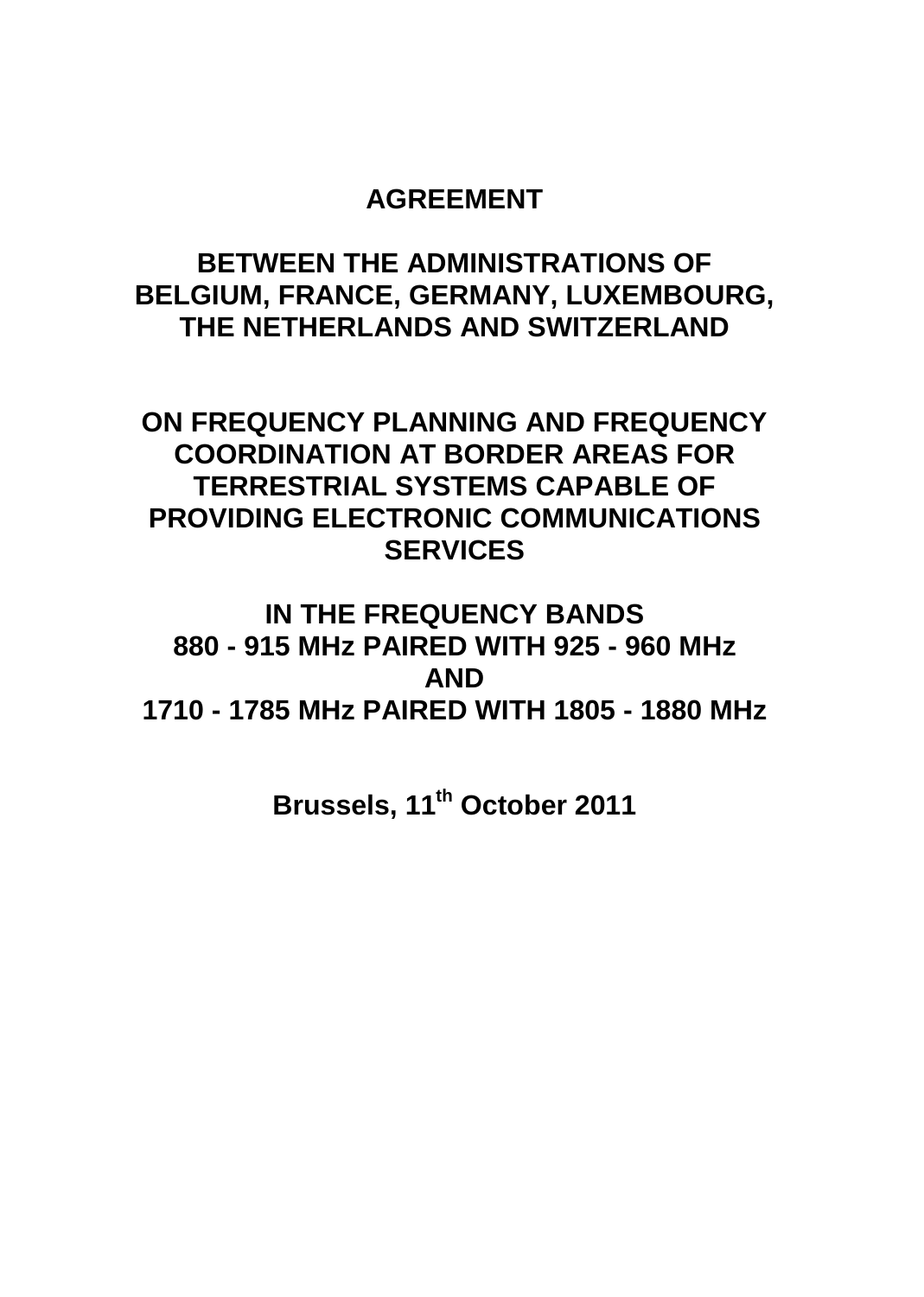## **1. INTRODUCTION**

The frequency bands 880-915 MHz, 925-960 MHz, 1710-1785 MHz and 1805-1880 MHz are designated for terrestrial systems capable of providing pan-European electronic communication services

- for Belgium, France, Germany, Luxembourg and The Netherlands, according to the Decision of the European Commission implementing Decision of 18 April 2011 amending Decision 2009/766/EC on the harmonisation of the 900 MHz and 1800 MHz frequency bands for terrestrial systems capable of providing pan-European electronic communications services in the Community (2011/251/EU)
- for Switzerland according to the national table of frequency allocations as approved by the Federal Council

The Administrations of Belgium, France, Germany, Luxembourg, The Netherlands and Switzerland have agreed on the following coordination procedures.

#### **2. PRINCIPLES OF FREQUENCY PLANNING AND FREQUENCY COORDINATION AT BORDER AREAS**

Frequency coordination at border areas is necessary to ensure efficiency spectrum use and equal access to spectrum in the border areas. This agreement is based on the principles of frequency planning and frequency coordination as laid down in ECC recommendation (08)02 revised in 2011.

The following principles apply:

- 2.1 Stations using the GSM technology will be coordinated according to the Agreements in place.
- 2.2 Stations using UMTS/LTE/WiMAX (FDD) technologies may be used without coordination with a neighbouring country if the mean field strength produced by the base station does not exceed a value of:
	- a. In the frequency band 925-960 MHz: 59 dBμV/m/5MHz at a height of 3m above ground at the border line between two countries and 41 dBμV/m/5MHz at a height of 3 m above ground at a distance of 6 km inside the neighbouring country.
	- b. In the frequency band 1805-1880 MHz: 65 dBμV/m/5MHz at a height of 3m above ground at the border line between two countries and 47 dBμV/m/5MHz at a height of 3 m above ground at a distance of 6 km inside the neighbouring country.
- 2.3In order to ensure the optimum network performance between UMTS systems deployed in the border areas, the administrations shall encourage operators to use the code groups provided in the relevant annex of ECC/REC/(08)/02.
- 2.4 In order to ensure the optimum network performance between LTE systems deployed in the border areas, the administrations shall encourage operators to coordinate the use of PCI code groups and other radio parameters, in accordance with ECC Recommendation (08)02, for LTE signals using the same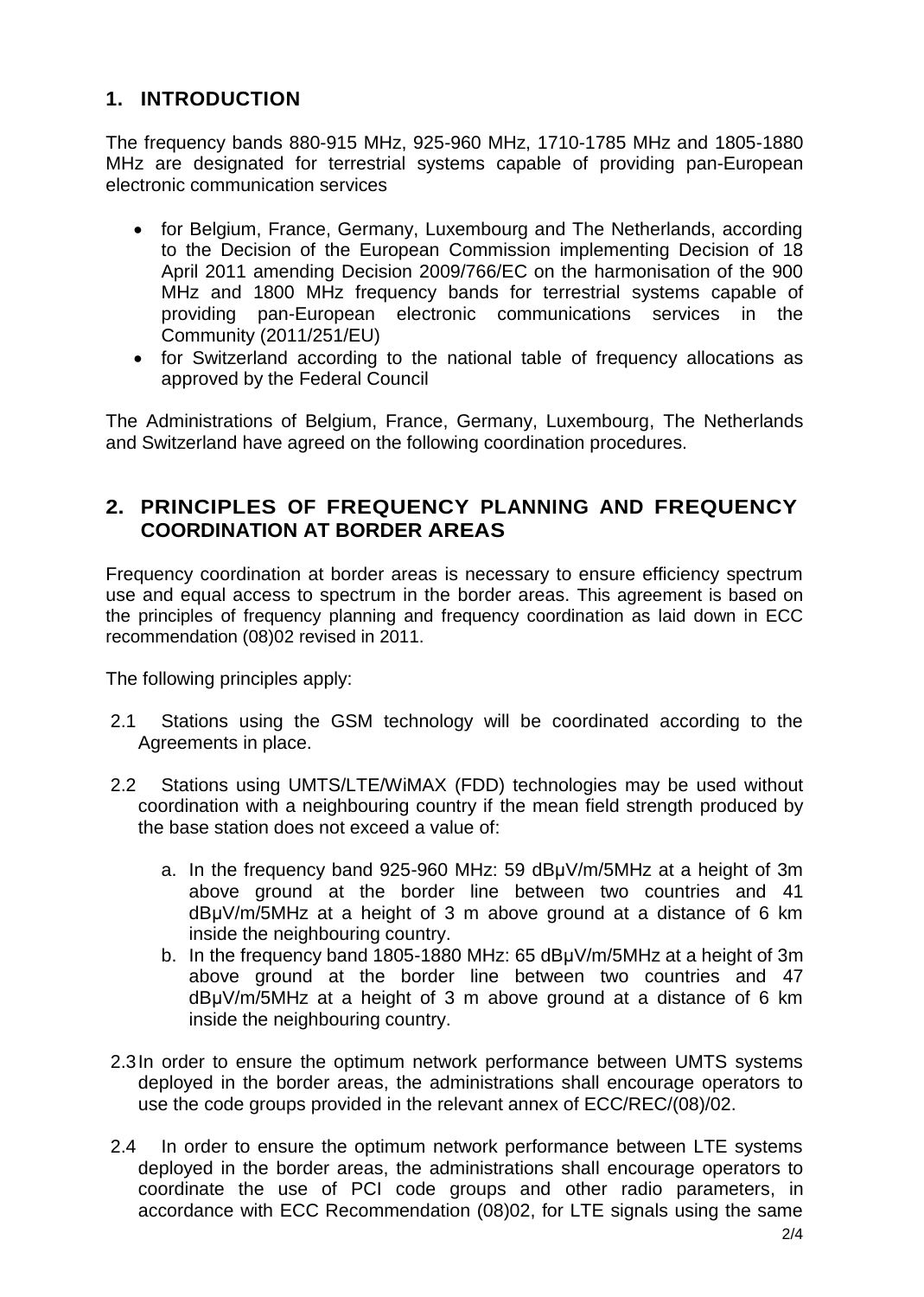centre frequency in border areas.

#### **3. OPERATOR ARRANGEMENTS**

The establishment of arrangements between operators shall be allowed to the extent possible, according to the provisions laid down in the "Agreement between the administrations of Belgium, France, Germany, Luxembourg, the Netherlands and Switzerland concerning the approval of arrangements between operators of mobile radio communication networks" done at Brussels on 11<sup>th</sup> October 2011.

#### **4. FIELD STRENGTH PREDICTION**

For the field strength calculations the tool of the latest version of the HCM Agreement shall be applied. Time probability in all calculations is 10 %.

#### **5. REVISION OF THE AGREEMENT**

With the consent of the other Administrations, this Agreement may be modified at the request of one of the Signatory Administrations where such a modification becomes necessary in the light of administrative, regulatory or technical developments.

The technical characteristics may be reviewed in the light of practical experience of its application and of the operation of terrestrial systems capable of providing electronic communications services in general.

## **6. WITHDRAWAL FROM THE AGREEMENT**

Any Administration may withdraw from this Agreement subject to six months notice.

## **7. LANGUAGE OF THE AGREEMENT**

This Agreement has been concluded in English.

One original version of this Agreement is handed over to each Signatory Administration and a copy is submitted to the Managing Administration of the HCM Agreement.

## **8. DATE OF ENTRY INTO FORCE**

This Agreement shall enter into force at the date of its signature.